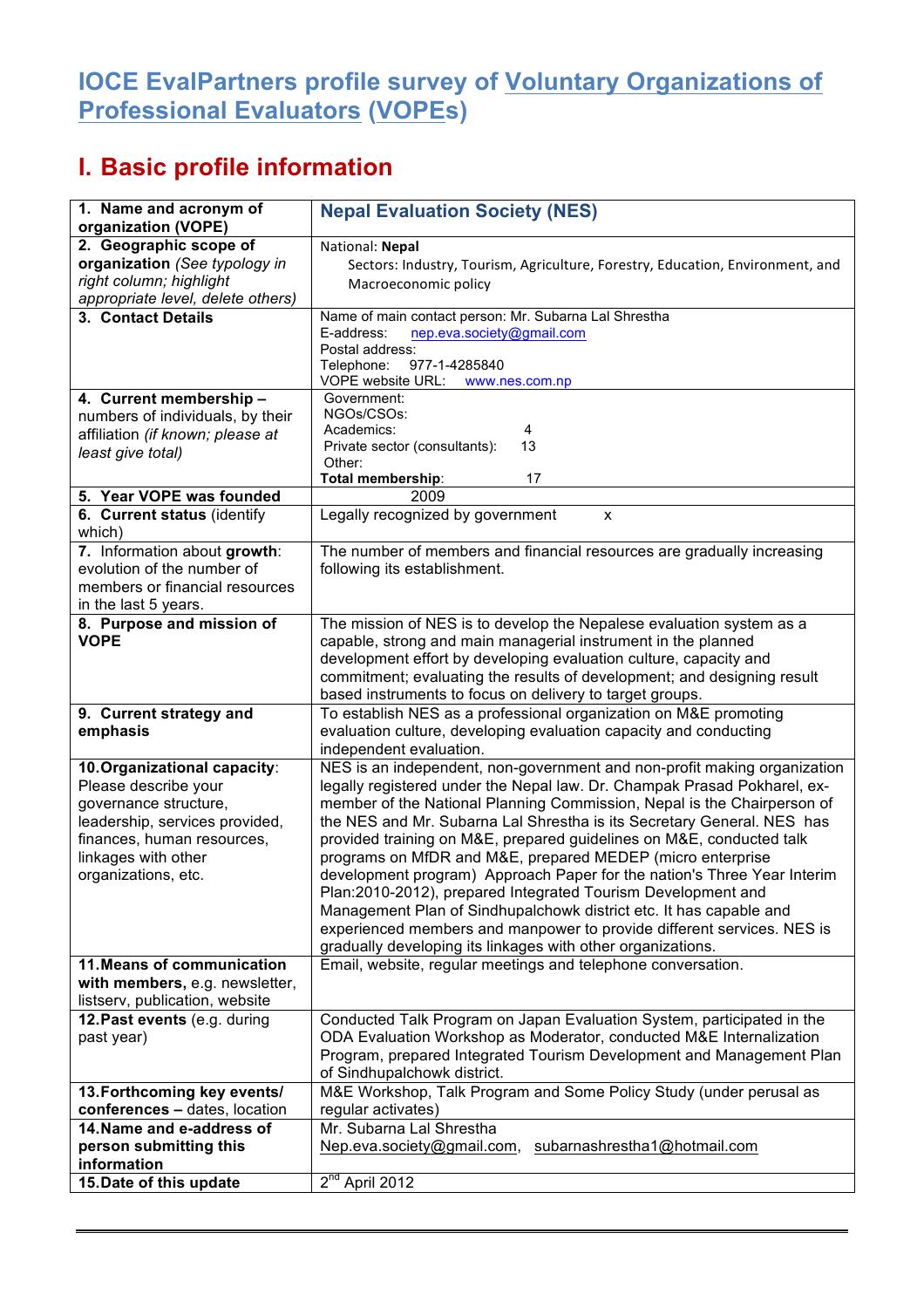## **II.Experience with Evaluation Capacity Building**

| 1. Background: Please provide<br>a brief history of the formation of<br>this organization (VOPE).<br>1.1 Who were/are the key<br>players?<br>1.2 How many members do you<br>have on your governing board/<br>committee?<br>1.3 What are the main existing<br>strengths that your VOPE is<br>trying to capitalize on?<br>1.4 What are the main<br>challenges that your VOPE is<br>trying to address?                                                                                                                                                                                                                                                                                                                            | NES is a professional organization established by a group of well-<br>known and highly reputed professionals and academicians of Nepal lead<br>by Dr. Shankar Prashad Sharma, immediate past Chairperson of NES<br>and present Ambassador of Nepal to the United States of America and<br>initiated by present Chairperson Dr. Champak Prasad Pokharel and<br>Secretary General Mr. Subarna Lal Shrestha. It was established to<br>strengthen evaluation system in Nepal, which is still a low priority area.<br>The Executive Committee of NES consists of 11 members including<br>Chairperson, Vice-Chairperson, Secretary General and Immediate Past<br>Chairperson. The committee consists of the personalities like ex-vice<br>chairman and members of planning commission, ex-governor of the<br>central bank, professors, researchers with adequate exposure in M &E.<br>Its main strengths are its highly reputed and qualified members well<br>versed in policies, planning, monitoring and evaluation in different<br>thematic areas. The main challenges are the low priority given to<br>evaluation in Nepal and in the region and gradually eroding the supply<br>of evaluators.                 |
|--------------------------------------------------------------------------------------------------------------------------------------------------------------------------------------------------------------------------------------------------------------------------------------------------------------------------------------------------------------------------------------------------------------------------------------------------------------------------------------------------------------------------------------------------------------------------------------------------------------------------------------------------------------------------------------------------------------------------------|---------------------------------------------------------------------------------------------------------------------------------------------------------------------------------------------------------------------------------------------------------------------------------------------------------------------------------------------------------------------------------------------------------------------------------------------------------------------------------------------------------------------------------------------------------------------------------------------------------------------------------------------------------------------------------------------------------------------------------------------------------------------------------------------------------------------------------------------------------------------------------------------------------------------------------------------------------------------------------------------------------------------------------------------------------------------------------------------------------------------------------------------------------------------------------------------------------------|
| 2. Organizational motivation:<br>What were/are the driving forces<br>of the VOPE and its historical<br>development?                                                                                                                                                                                                                                                                                                                                                                                                                                                                                                                                                                                                            | NES is an organization established just three years ago, and its driving<br>forces are attachments of committed lead professionals of the country in<br>policy and evaluation field and the gradual recognition the institution is<br>receiving nationally and internationally.                                                                                                                                                                                                                                                                                                                                                                                                                                                                                                                                                                                                                                                                                                                                                                                                                                                                                                                               |
| 3. Evaluation Capacity<br><b>Building: What has your VOPE</b><br>done to promote evaluation<br>(M&E) capacity?                                                                                                                                                                                                                                                                                                                                                                                                                                                                                                                                                                                                                 | NES has conducted M&E training, prepared M&E guidelines for MEDEP,<br>conducted M&E internalization program and Talk programs and<br>participated in the national and international programs on evaluation<br>capacity development.                                                                                                                                                                                                                                                                                                                                                                                                                                                                                                                                                                                                                                                                                                                                                                                                                                                                                                                                                                           |
| 4. Context / target entities:<br>More specifically, who are the<br>persons or institutions your<br>organization seeks to influence<br>(to strengthen evaluation<br>capacity)? For example:<br>4.1 Technical capacities to<br>supply quality evaluations,<br>partnering with experts, local<br>universities or others to<br>provide training for<br>members, etc.;<br>4.2 Strengthening VOPE<br>organizational capacity itself;<br>4.3 Enhancing the enabling<br>environment for evaluation,<br>including strengthening the<br>demand for and use of<br>evaluations by policy<br>makers:<br>4.4 Influencing governmental<br>policies related to evaluation,<br>evaluation designs and<br>implementation of M&E<br>systems, etc. | More specifically, NES seeks to influence evaluation culture, capacity<br>and commitment enhancing the enabling environment, its demand and<br>use by policy makers, and influence governmental policies related to<br>evaluation. In this context, (i) NES intends to collaborate with<br>appropriate professionals and academic institutes. We have already<br>started affiliations of professionals from those arenas through<br>membership. (ii) We are gradually saving funds from the contribution<br>made by members from part of their remuneration received through<br>works (iii) we intend to seek help from interested contributors for the<br>cause of institutional build-up (iv) organize talks to create demand in<br>the sector and involve younger people in the team as a mix to enhance<br>the supply of quality people in the field (v) promote M & E through<br>result based culture in the modality of Paris Declaration on both<br>government and donor side. As almost two third of the development<br>budget of the country comes from donor assistance, persuading result<br>culture also on the donor side is also equally important for a least<br>developed country like Nepal. |
| 5. Public accountability: Is your<br>VOPE helping to strengthen<br>oversight and transparency of<br>government programs? If so, in<br>what ways? Can you share any<br>success stories of evaluators or<br>others promoting public<br>accountability?                                                                                                                                                                                                                                                                                                                                                                                                                                                                           | NES intends to work for strengthening evaluation focusing on<br>transparency and public accountability. We are planning to enter into<br>that area. But we have felt that enhancing organizational financial<br>strength first is key to that. Nepal being a poor country, social sector<br>donations from private sector of the country is yet far away and<br>contributing capacity of the professionals is also limited.                                                                                                                                                                                                                                                                                                                                                                                                                                                                                                                                                                                                                                                                                                                                                                                   |
| 6. More specifically, what are<br>some of the key themes for<br>which you advocate? For                                                                                                                                                                                                                                                                                                                                                                                                                                                                                                                                                                                                                                        | Issues related to cultural sensitivity, equity, social justice, inclusion,<br>empowerment, transformation, gender, environment, poverty, public -                                                                                                                                                                                                                                                                                                                                                                                                                                                                                                                                                                                                                                                                                                                                                                                                                                                                                                                                                                                                                                                             |